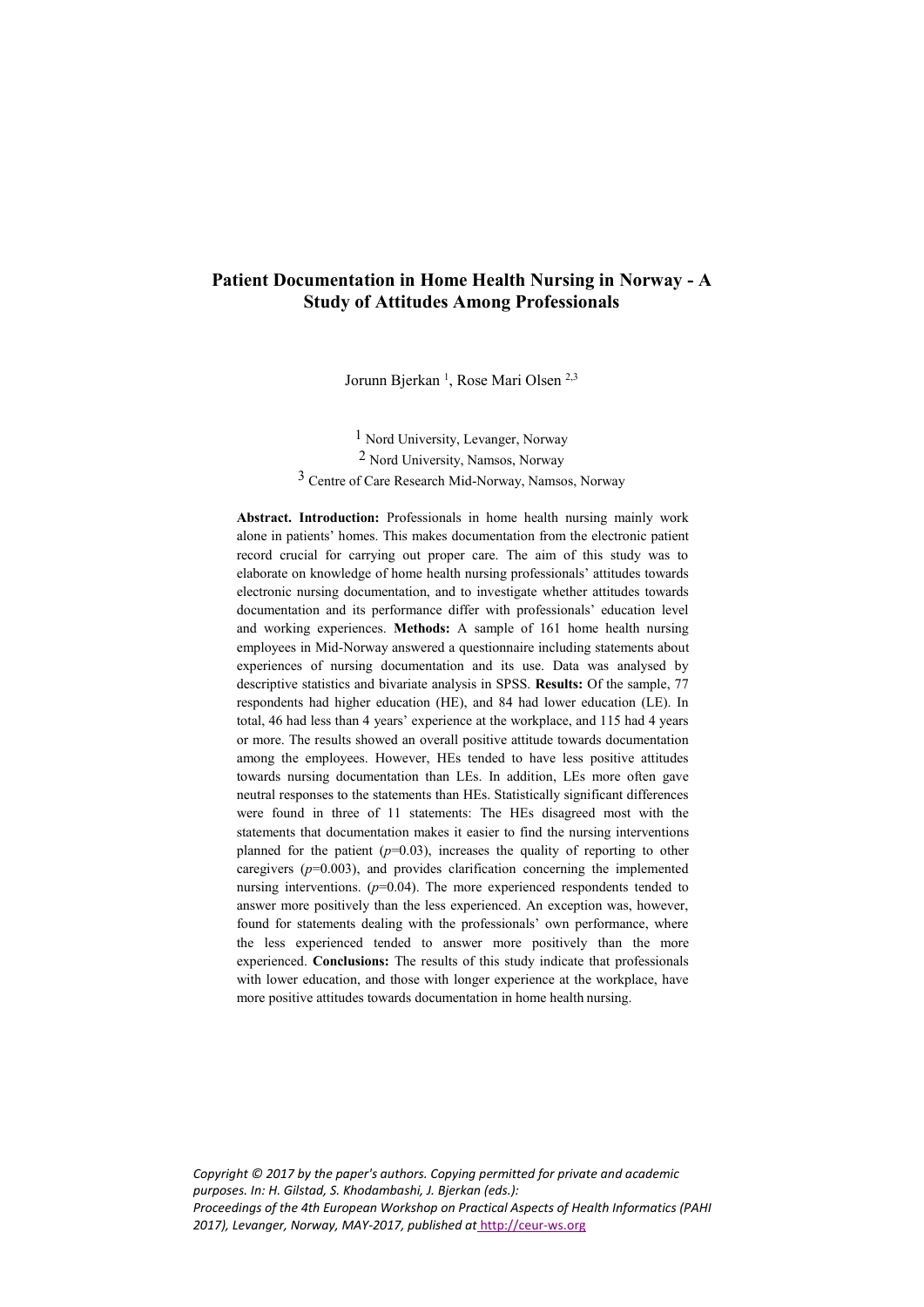#### **1 Introduction**

Home health nursing professionals mainly work alone in patients' homes. This organisation of nursing work calls for patient information retrieval and documentation in ways other than those used by staff working together in a hospital ward or nursing home. Other nurses or other peers are nurses' preferred source of information related to care [1]. In home health nursing, this priority source of information, oral information from colleagues, will only be available by telephone and through meetings before or after home nursing visits. Other patient information for carrying out proper care in the patient's home must come from available patient documentation and written procedures, the patients themselves or their next of kin. Use of mobile electronic patient records (EPR) in home care nursing is scarcely documented so far [2]. EPR information is more often available through desktop systems at the home nursing centres in the municipalities [3].

Education level and stability in work forces might be regarded as quality criteria for nursing [4–6]. Educational levels in Norwegian home health nursing staff vary; the majority of employees are registered nurses (RNs) and nurse assistants with a certificate of apprenticeship. Social educators (bachelor's degree), nursing students and unlicensed assistive personnel might also be part of the staff [7]. Assistants without any health-care education are employed to assist in practical areas such as cleaning tasks, but also take part in practical nursing tasks such as bathroom assistance [8, 9].

In home health nursing, we find both a high turnover in staffing and more stable employee situations, according to various factors. Increasing age, variety in work tasks and continuity of patients, together with a steady salary or other benefits such as satisfactory work-life balance are factors associated with nurses' staying in home care [10]. Lack of a career path, physical work environment and time constraints cause nurses to leave home care [11].

The Norwegian structure for home health nursing services is organizationally homogenous, mainly public and run by each municipality [12]. Patients receiving home nursing in Norway receive a wide range of services, from practical bathroom assistance to advanced palliative care, wound treatment or other medically advanced nursing [9]. *The Coordination Reform* (2009) aimed to shift care and nursing from hospital care to nursing homes and home nursing, with the result that the group of patients in home care have increasingly severe conditions, requiring a higher degree of professional skills, professionalism and quality of care demands[13].

Documentation tasks are required by law for nursing staff and students in healthcare education [14]. Assistants can and do also document care actions in the EPR if they carry out nursing tasks. EPRs have been available in public home health nursing for more than ten years and more than 90% of RNs and nearly 90% of nursing assistants were already writing EPR documentation in 2010 [3]. Many nurses qualified more than ten years ago, before the EPR implementation, and have been introduced to and trained in EPR documentation at their workplace. Nursing students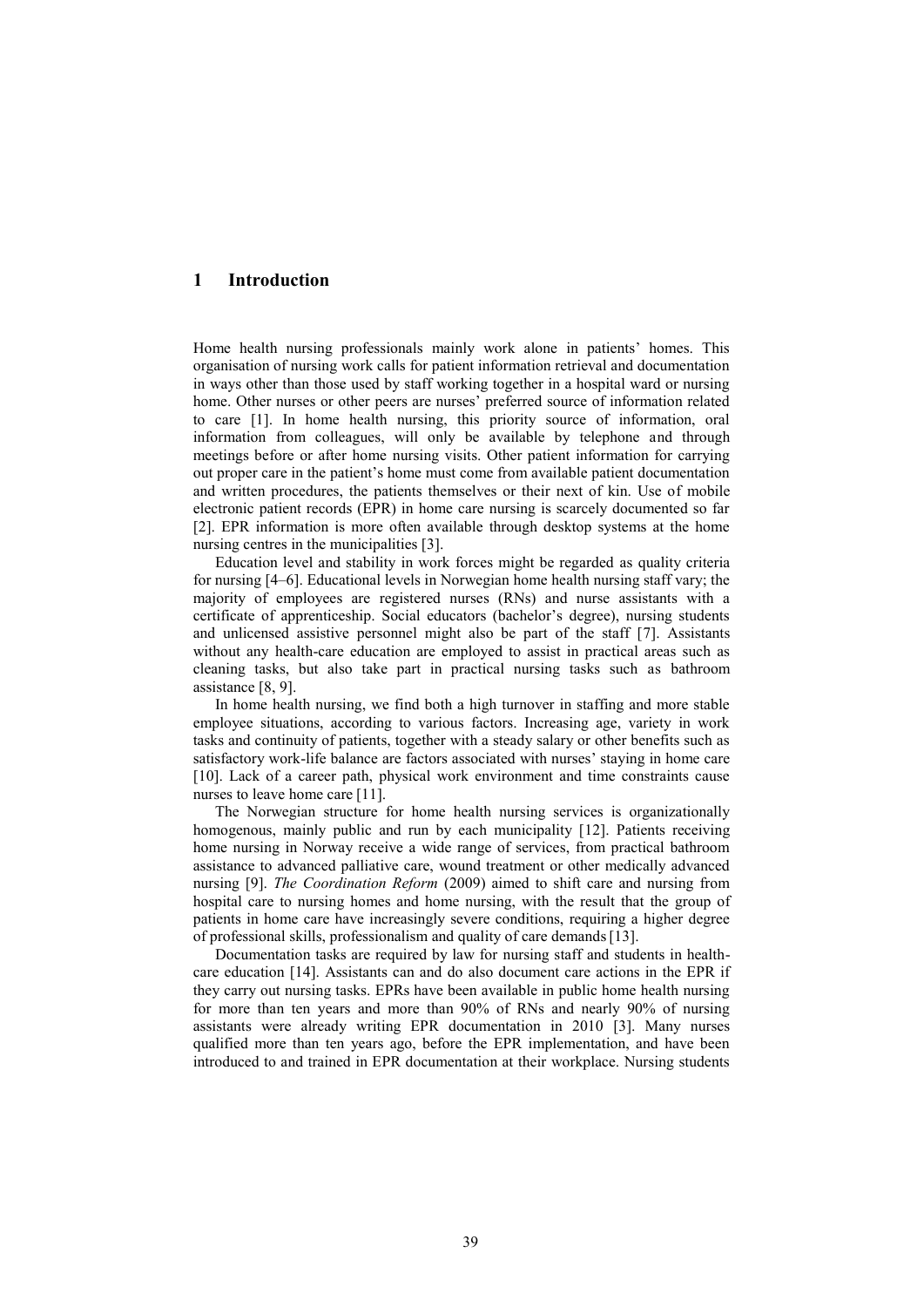are educated and trained in the nursing process, but still have varying degrees of training in EPR documentation at nursing colleges or universities. Students are trained mainly through their practical educational periods.

We found few articles focusing on home health nursing documentation and the vast majority of these papers deal with the content of or processes in nursing documentation [15–17]. The aim of this study was to elaborate on knowledge of home health nursing professionals' attitudes towards electronic nursing documentation.

# **2 Methods**

This paper presents results from a survey in home health nursing in Mid-Norway. The study was carried out from December 2015 to February 2016.

A request for permission to conduct the study was sent to leaders of home health nursing services in 11 municipalities. These municipalities are partners in a national board of 'care municipalities' established by the Centre for Care Research [\(http://www.omsorgsforskning.no/english\)](http://www.omsorgsforskning.no/english), and are representative of Norwegian municipalities in terms of size and geographic locations. In total, eight municipalities took part in the study. Leaders of the home care services provided the email addresses of all employees (N=670) having direct patient contact in their work, and a questionnaire was distributed through the programme Enalyzer [\(www.enalyzer.com/no\)](http://www.enalyzer.com/no). Answers were treated anonymously and reminders were sent automatically to invited participants through Enalyzer.

#### **Questionnaire**

The entire survey included several questions regarding both patient safety and nursing documentation. However, in this study we included only the 11 questions regarding documentation presented in Tables 1–3. This documentation part of the survey was adapted from a Swedish survey found suitable for our purposes [18]. The questions were translated from Swedish [19] to Norwegian. These 11 questions asked participants about their attitudes towards a variety of nursing documentation issues, focusing both on documentation tasks and organisational context for documentation within the EPR systems. The questions were formulated as statements where respondents rated their agreement on a five-point Likert scale (1= strongly agree, 2= somewhat agree, 3= neutral, 4= somewhat disagree, 5= strongly disagree). An additional response category, 'not applicable', was included for all items. Background data was also collected, including age, gender, educational level and professional experience.

### **2.1 Data analyses**

Statistical analysis was performed in SPSS version 23 for Windows (Chicago, Illinois,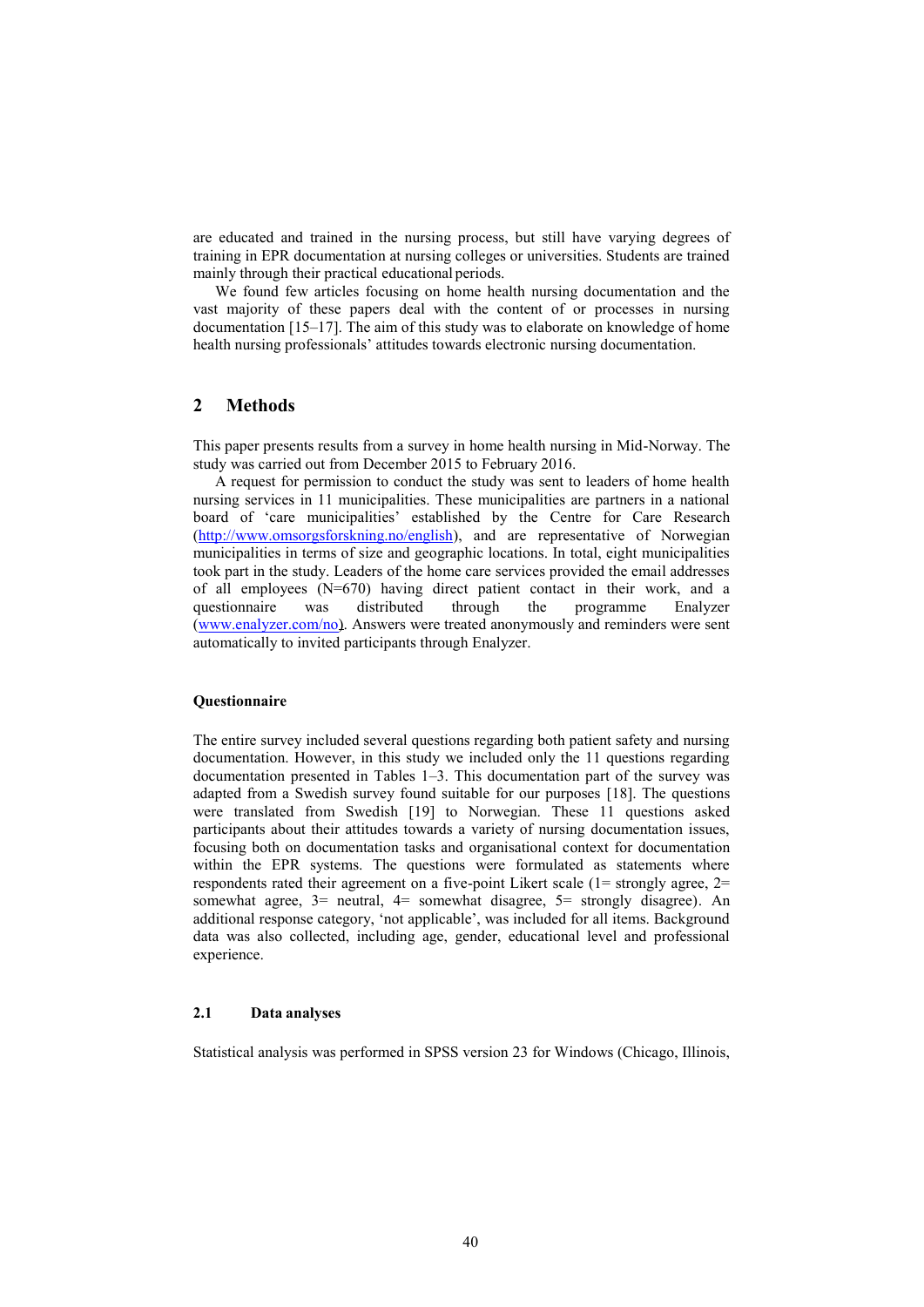USA). Data was described by frequencies, percentages, means, standard deviations (SD) and medians. Firstly, in order to compare our data with Törnvall [18], we analysed the variables regarding attitudes towards documentation as continuous variables, i.e. mean and standard deviation for the single items in the questionnaire – as shown in Table 1. In addition, we calculated frequencies and percentages for each item. Then, the documentation variables were used as categorical variables, recoded into three categories by combining the response categories 'strongly agree' and 'somewhat agree' into one category, and 'strongly disagree' and 'somewhat disagree' into one category, while the category 'neutral' remained unchanged (Tables 2 and 3).

The response category 'not applicable' was coded as 'missing'. Bivariate analysis (using Pearson's chi-squared test) was employed to assess the association between attitudes towards documentation and education level (lower level qualification *versus*  bachelor's degree) and years of employment at current workplace (˂ 4 years *versus* ≥ 4 years).

### **2.2 Ethical considerations**

Respondents received information about the study and principles of confidentiality and voluntary participation when they were invited to participate. The survey was approved by the Norwegian Social Science Data Services (NSD) (project number 44114).

# **3 Results**

We received answers from eight municipalities in Mid-Norway, ranging from 1 401 to 45 033 inhabitants. A sample of 170 (25.4%) home health nursing employees answered the questionnaire. Among these, 161 answered the part including questions regarding attitudes towards documentation, including 157 women and four men; 64% of the respondents were aged 40 years or older. On average, the respondents had been employed for 17 years at their current workplace.

#### **3.1 Mean score for the 11 items on attitudes towards documentation**

As shown in Table 1, the mean score was relatively low on most of the items, indicating an overall positive attitude towards documentation. The statement gaining the lowest mean was 'Documentation describes the work I do', while the highest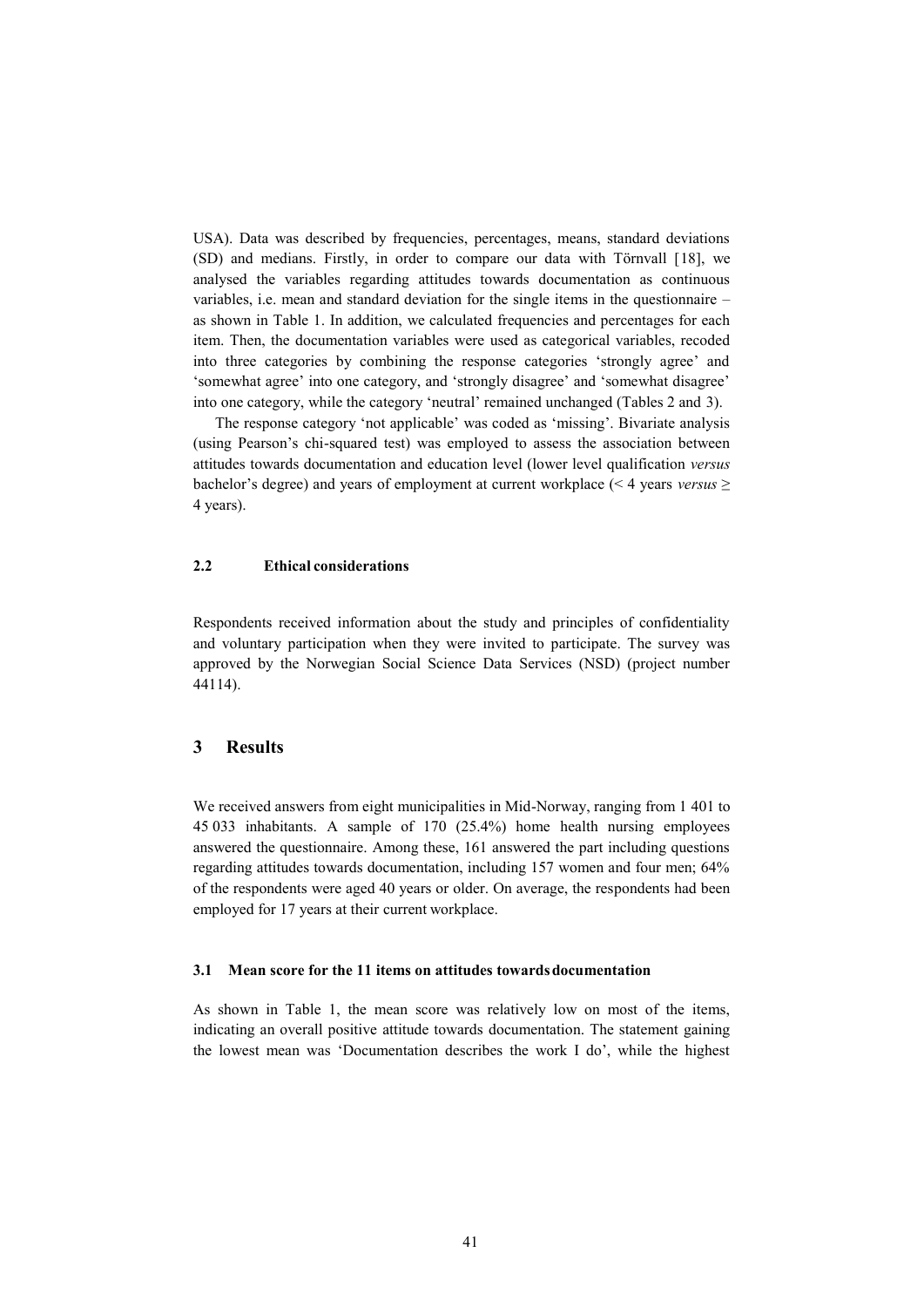mean (indicating the least positive attitude) was on 'I have access to an undisturbed working environment when documenting'.

## **3.2 Education level and attitudes towards documentation**

Of the sample, 77 respondents had higher education (HEs, including 74 RNs and three social educators) and 84 had lower education (LEs, including 81 nurse assistants, two nursing students and one unlicensed assistive person).

Over all, HEs tended to have less positive attitudes towards nursing documentation than LEs (see Table 2). In addition, LEs more often gave neutral answers to the statements than the HEs. Statistically significant differences were found in three of 11 statements: the HEs disagreed most with the statements that documentation makes it easier to find the nursing interventions planned for the patient  $(p=0.03)$ ; increases the quality of reporting to other caregivers  $(p=0.00)$ ; and provides clarification concerning the implemented nursing interventions  $(p=0.04)$ .

**Table** 1. Mean, standard deviation, frequencies and percentages for the 11 item questionnaire on attitudes towards documentation  $(N= 161)$ 

| Somewhat<br>agree     | Neutral            | Somewhat<br>disagree                                                                                 | disagree<br>Strongly |
|-----------------------|--------------------|------------------------------------------------------------------------------------------------------|----------------------|
| $n$ (%)               | $n$ (%)            | n (%)                                                                                                | n (%)                |
| 66 (41.3)             | 20(12.5)           | 15(9.4)                                                                                              | 3(1.9)               |
| 69(43.1)              | 18 (11.3)          | 15(9.4)                                                                                              | 2(1.3)               |
| 64 (39.8)             | 21(13.0)           | 15(9.3)                                                                                              | 3(1.9)               |
| 66 (41.0)<br>77(48.1) | 11(6.8)<br>12(7.5) | 16(10.0)<br>8(5.0)                                                                                   | 3(1.9)<br>4(2.5)     |
| 72(45.3)              | 11(6.9)            | 17 (10.7)                                                                                            | 3(1.9)               |
| 64 (39.8)             | 9(5.6)             | 13(8.1)                                                                                              | 3(1.9)               |
| 63(39.1)              | 18 (11.2)          | 14(8.7)                                                                                              | 1(0.6)               |
| 65(40,4)              | 25 (15.5)          | 8(5.0)                                                                                               | 5(3.1)               |
| 35 (22.2)             | 35 (22.2)          | 14(8.9)                                                                                              | 7(4.4)               |
| 35(21.7)              | 17(10.6)           | 39 (24.2)                                                                                            | 47 (29.2)            |
|                       |                    | a Scores range from 1 to 5, where low scores indicate                                                |                      |
|                       |                    | a positive attitude towards documentation;                                                           | $P_{\rm NA}$         |
|                       |                    | category for all items, and this was set as 'missing'<br>(Not applicable) was included as a response |                      |
| in the analyses.      |                    |                                                                                                      |                      |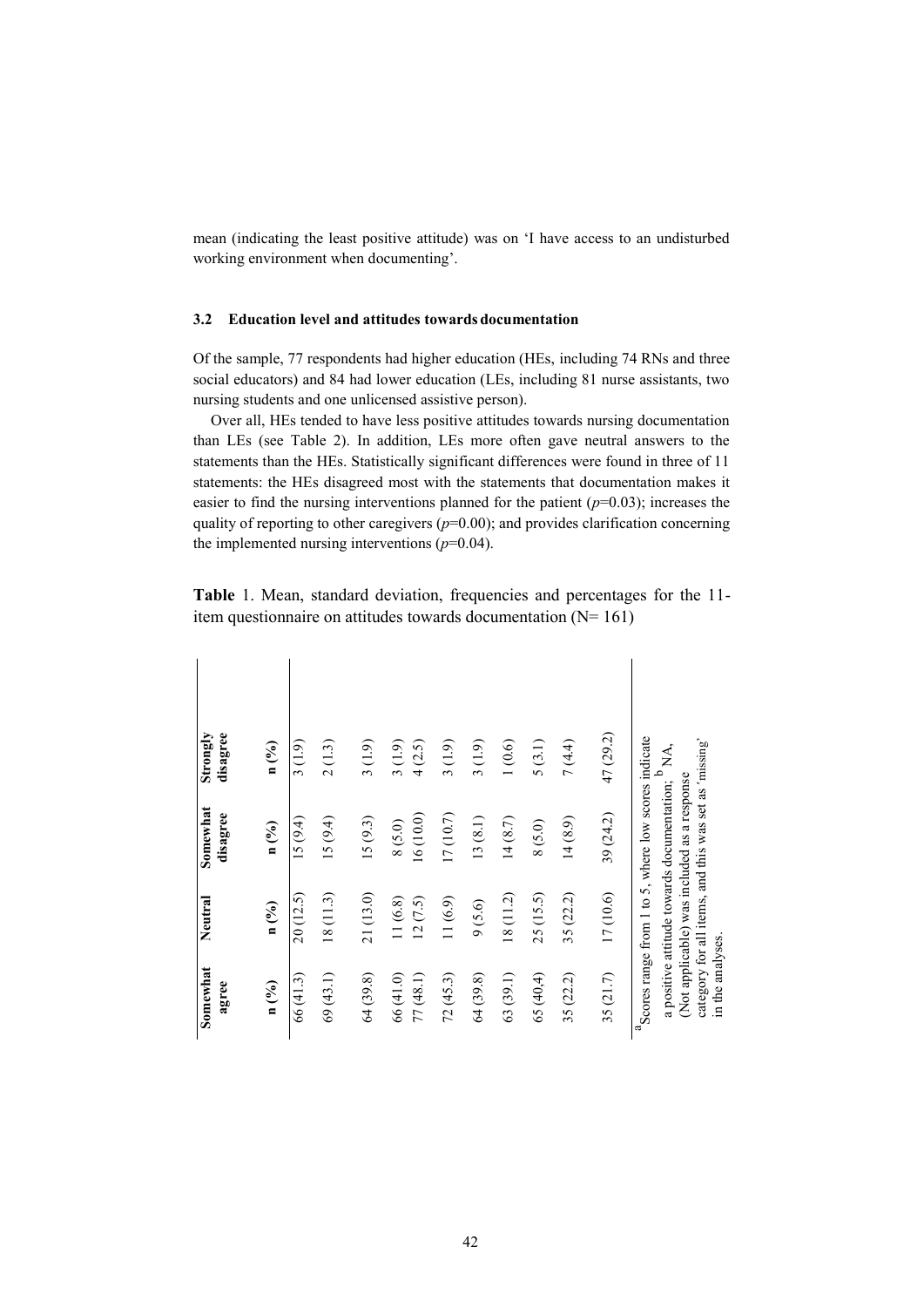|                                                                                                    |                   |                           |                           | Strongly<br>agree |
|----------------------------------------------------------------------------------------------------|-------------------|---------------------------|---------------------------|-------------------|
| <b>Statements</b>                                                                                  | Mean <sup>a</sup> | $\overline{\textbf{(S)}}$ | $\mathbf{A}^{\mathbf{b}}$ | $n$ (%)           |
| Documentation provides higher security (for the<br>patient                                         | 2.02              | (1.01)                    |                           | 56 (35.0)         |
| Documentation provides clarification concerning<br>the implemented nursing interventions           | 1.99              | (0.98)                    |                           | 56 (35.0)         |
| Documentation increases the quality of reporting<br>to other caregivers                            | 2.01              | (1.02)                    | ⊂                         | 58 (36.0)         |
| Documentation describes the work I do                                                              | 1.77              | (0.92)                    |                           | 73 (45.3)         |
| Documentation facilitates my judgement of the                                                      | 2.03              | (1.01)                    |                           | 51 (31.9)         |
| Documentation makes it easier to find the<br>patient's current status                              | 1.99              | (1.01)                    | $\sim$                    | 56 (35.2)         |
| I am satisfied with my own documentation in the<br>nursing interventions planned for the patient   | 1.83              | (0.98)                    |                           | 72 (44.7)         |
| I feel that it is easy to know what I should write<br>patient records                              | 06.1              | (0.96)                    |                           | 65 (40.4)         |
| Documentation facilitates the organization of my<br>in the record                                  | 1.99              | (1.00)                    |                           | 58 (36.0)         |
| support and encourage nursing documentation<br>The heads of the Primary Health Care Centre<br>work | $\frac{1}{2}$     | (1.18)                    |                           | 67(42.4)          |
| I have access to an undisturbed working<br>environment when documenting                            | 3.32              | (1.45)                    | $\circ$                   | 23 (14.3)         |

#### **3.3 Work experience and attitudes towardsdocumentation**

In total, 46 respondents had less than four years' experience with their current employer and 115 had four years or more.

As shown in Table 3, the more experienced respondents tended to answer more positively to the statements in the questionnaire than those who were less experienced (in 8 of 11 statements). An exception was, however, found for statements dealing with the professionals' own performance (e.g. satisfaction with own documentation), where the less experienced tended to answer more positively than the more experienced staff members.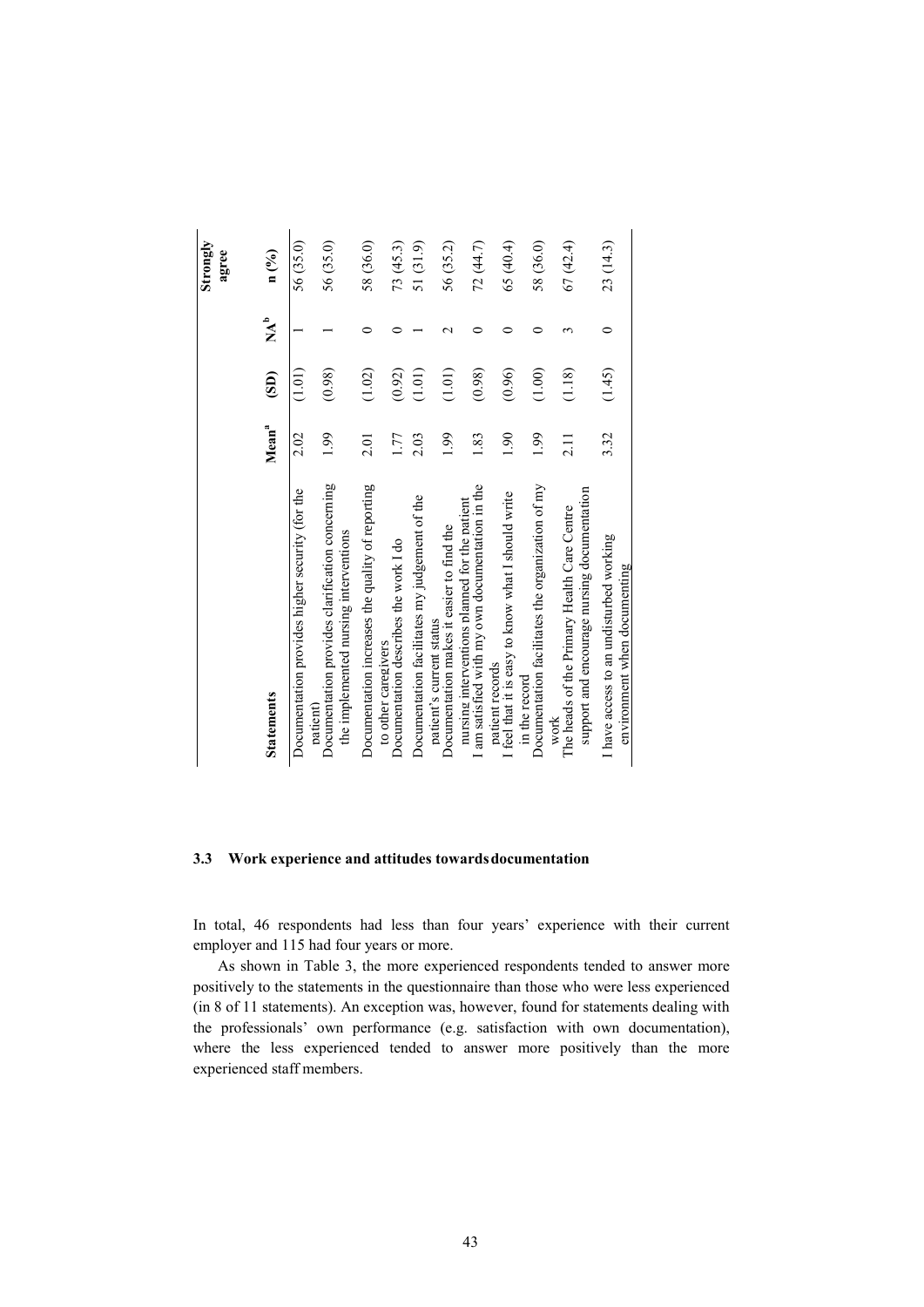#### **Table 2: Differences in attitudes towards documentation by educational level**

 $(N=161)$ , %

|                                                                                                                                                                  |       | <b>Bachelor level</b>              |                    | <b>Lower</b> level |                                                      |                  |
|------------------------------------------------------------------------------------------------------------------------------------------------------------------|-------|------------------------------------|--------------------|--------------------|------------------------------------------------------|------------------|
| <b>Statements</b>                                                                                                                                                | Agree |                                    |                    |                    | Disagree<br>Neutral<br>Agree<br>Disagree<br>Disagree | $p\hbox{-value}$ |
| Documentation provides higher security<br>(for the patient)                                                                                                      |       | 72.7 11.7 15.6 79.5 13.3           |                    |                    |                                                      | 7.2 0.25         |
| Documentation provides clarification concerning<br>the implemented nursing interventions                                                                         | 77.9  |                                    | 6.5 15.5 78.3 15.7 |                    |                                                      | $6.0 \;\; 0.04$  |
| Documentation increases the quality of reporting<br>to other caregivers                                                                                          | 77.9  |                                    | 5.2 16.9 73.8 20.2 |                    |                                                      | $6.0\;0.00$      |
| Documentation describes the work I do                                                                                                                            | 87.0  | 5.2                                | 7.8 85.7           | 8.3                |                                                      | $6.0 \ \ 0.68$   |
| Documentation facilitates my judgement<br>of the patient's current status                                                                                        | 77.9  |                                    | 5.2 16.9 81.9      | 9.6                |                                                      | 8.4 0.18         |
| Documentation makes it easier to find<br>the nursing interventions planned for the patient                                                                       | 75.3  |                                    | 5.2 19.5 85.4      | 8.5                |                                                      | $6.1 \t0.03$     |
| I am satisfied with my own documentation<br>in the patient records                                                                                               | 83.1  |                                    | 2.6 14.3 85.7      | 8.3                |                                                      | $6.0 \ \ 0.07$   |
| I feel that it is easy to know what I should write<br>in the record                                                                                              | 80.5  |                                    | 7.8 11.7 78.6 14.3 |                    |                                                      | 7.1 0.28         |
| Documentation facilitates the organisation<br>of my work                                                                                                         |       | 72.7 16.9 10.4 79.8 14.3           |                    |                    |                                                      | $6.0 \ \ 0.49$   |
| The heads of the primary health-care centre<br>support and encourage nursing documentation                                                                       |       | 64.9 18.9 16.2 64.3 25.0 10.7 0.46 |                    |                    |                                                      |                  |
| I have access to an undisturbed working environment<br>when documenting<br>$N_{\text{min}}$ and $\alpha$ is the late of the Decree $\lambda$ is the second test. | 35.1  |                                    |                    |                    | 5.2 59.7 36.9 15.5 47.6 0.08                         |                  |

Note: *p-*value calculated by Pearson's chi-squared test

# **4 Discussion**

We found that the majority of statements had a mean score from 1.77 to 2.11, indicating an overall positive attitude towards documentation among the employees. Only one statement had a considerably higher mean (indicating a less positive attitude): about having access to an undisturbed working environment when documenting (3.32). The second highest mean score was another organisational factor: the support and encouragement from leaders (2.11). Comparing our results with the Swedish study of Törnvall et al. [18], we see that they also reported the least positive attitudes for these two statements. This could indicate that the leadership and management level has less focus on workplace environment and organisational support for documentation tasks than the employees request. The SD was higher for these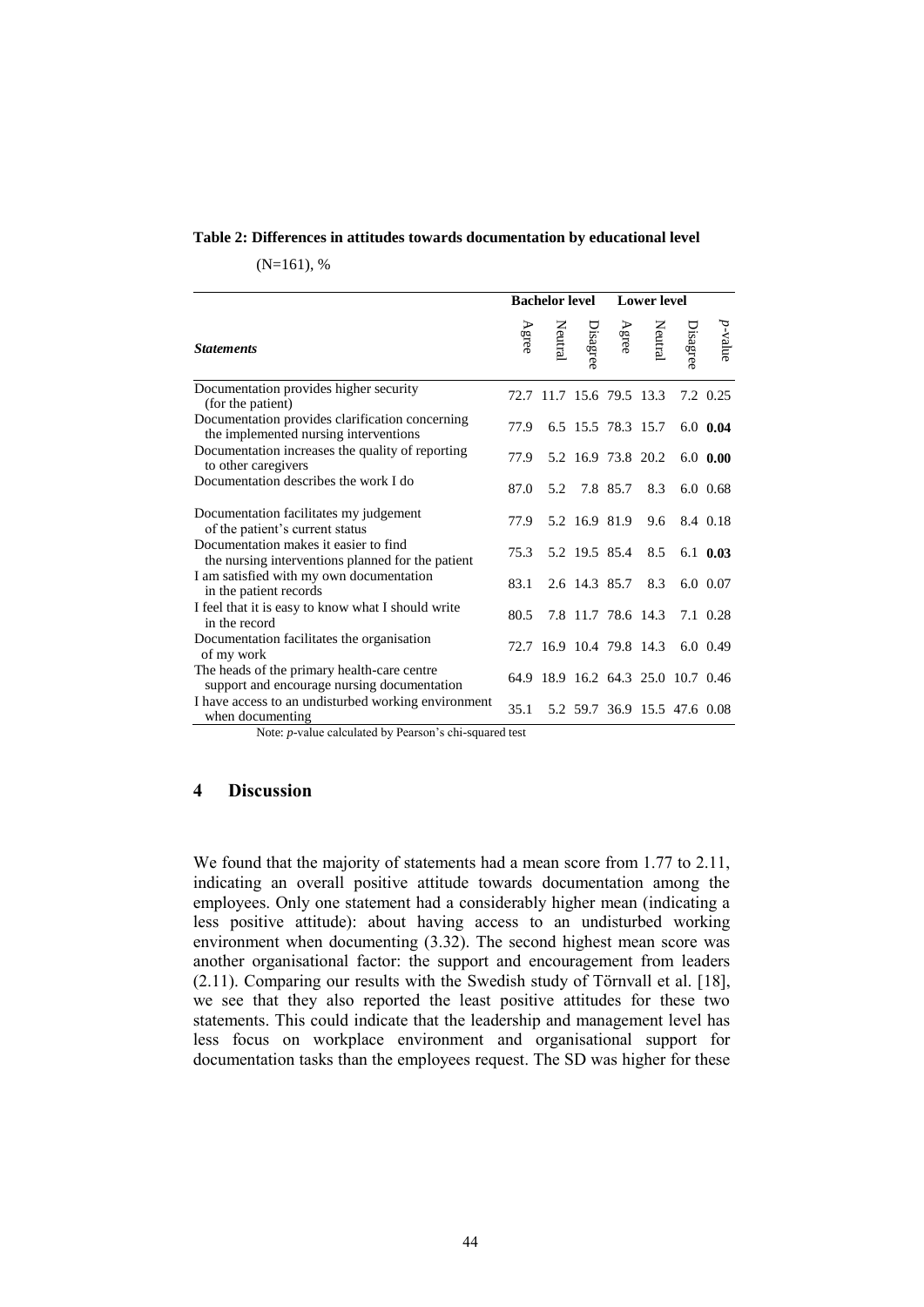two statements as well, also indicating greater variation in organisational support between the municipalities. The statement regarding patient safety had a higher mean score in our study than in Törnvall et al. (2.02 and 1.30, respectively). This could be explained by divergence in attitudes towards patient safety between the two countries. One reason could be that home health employees in our study have been involved in the Norwegian Patient Safety Programme in recent years <http://www.pasientsikkerhetsprogrammet.no/om-oss/english>). This may have increased knowledge and professional awareness in the staff group, making the professionals more critical towards the implemented level of patient security at their workplace [20]. Another explanation may be that the level of patient safety is experienced as higher in Sweden than in Norway [21] and that the respondents in Törnvall et al. reported a more positive attitude on this issue.

#### **Table 3: Differences in attitudes towards documentation by working experience**

|                                                                                            |      | <b>Experience</b><br>$<$ 4 years |  | <b>Experience</b><br>$\geq$ 4 years                        |          |
|--------------------------------------------------------------------------------------------|------|----------------------------------|--|------------------------------------------------------------|----------|
| <b>Statements</b>                                                                          |      |                                  |  | p-value<br>Disagree<br>Agree<br>Disagree<br>Netre<br>Agree |          |
| Documentation provides higher security<br>(for the patient)                                | 76.1 |                                  |  | 8.7 15.2 76.3 14.0 9.6 0.44                                |          |
| Documentation provides clarification concerning<br>the implemented nursing interventions   | 75.6 |                                  |  | 8.9 15.6 79.1 12.2 8.7 0.41                                |          |
| Documentation increases the quality of reporting<br>to other caregivers                    |      |                                  |  | 71.7 15.2 13.0 77.4 12.2 10.4 0.75                         |          |
| Documentation describes the work I do                                                      | 91.3 |                                  |  | 2.2 6.5 84.3 8.7 7.0 0.33                                  |          |
| Documentation facilitates my judgement<br>of the patient's current status                  | 76.1 |                                  |  | 6.5 17.4 81.6 7.9 10.5 0.49                                |          |
| Documentation makes it easier to find<br>the nursing interventions planned for the patient |      |                                  |  | 71.1 11.1 17.8 84.2 5.3 10.5 0.16                          |          |
| I am satisfied with my own documentation<br>in the patient records                         | 84.8 |                                  |  | 6.5 8.7 84.3 5.2 10.4 0.91                                 |          |
| I feel that it is easy to know what I should write<br>in the record                        |      |                                  |  | 80.4 10.9 8.7 79.1 11.3                                    | 9.6 0.98 |
| Documentation facilitates the organisation<br>of my work                                   |      |                                  |  | 73.9 15.2 10.9 77.4 15.7 7.0 0.71                          |          |
| The heads of the primary health-care centre<br>support and encourage nursing documentation |      |                                  |  | 62.8 23.3 14.0 65.2 21.7 13.0 0.96                         |          |
| I have access to an undisturbed working<br>environment when documenting                    |      |                                  |  | 34.8 10.9 54.3 36.5 10.4 53.0 0.98                         |          |

### $(N=161)$ , %

Note: *p-*value calculated by Pearson's chi-squared test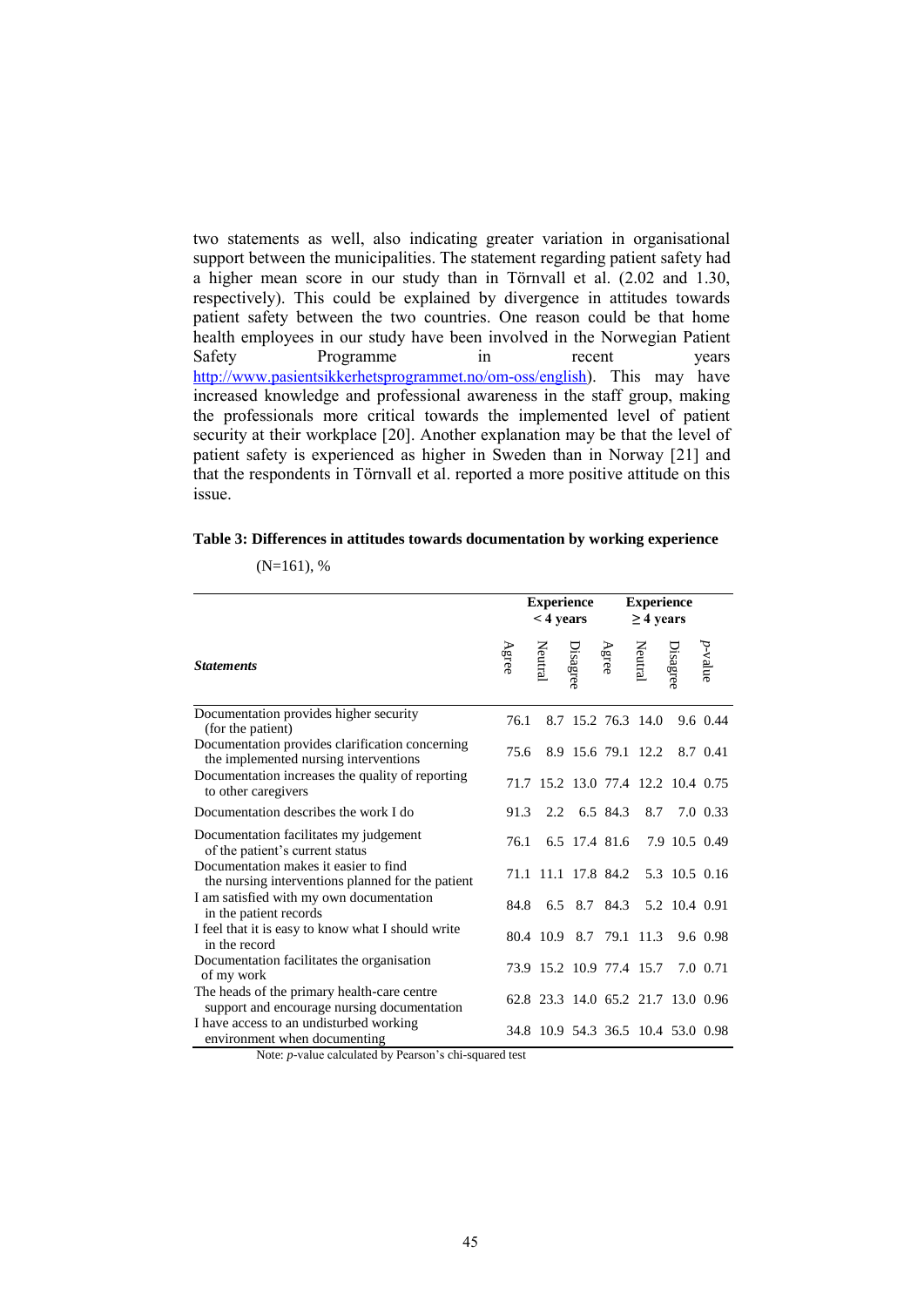The vast majority of nurses from both educational levels had an overall positive attitude towards documentation questions. We found significant variation in three of the statements, two of them dealing with nursing intervention issues and one focusing on reporting to others. The proportion of disagreement was higher in the HE group than in the LE group. HEs and in particular RNs, have more planning and documentation responsibilities than LEs do, and this might be a reason for being more critical of the documentation practices. Additionally, HEs disagree more than LEs with the undisturbed environment statement, even though we found almost equal levels of agreement in the score for both groups. This proves that both HEs and LEs experience disturbing environments during their documenting tasks. This strengthens the argument that the documentation represents a higher burden of responsibility for HEs and a task to be performed for the LEs. There are variations in staffing between municipalities, and no normative regulation concerning the number of HEs in home health nursing according to the number of patients or level of requested nursing. The national authorities require professional reliability to be interpreted and implemented by each municipality's health-care services. This might lead to unregulated variations in nursing assessment and documentation. The degree of professionalism depends on the leadership and/or working culture at each department.

We found no significant differences in attitudes towards documentation between the two subgroups of professional experience. Even so, a higher proportion of disagreement was seen among the nurses with less experience except for the three statements asking about their own performance. This could be seen as a higher level of confidence in documenting and computing tasks, while we did not see the same pattern among the more experienced nurses.

#### **4.1 Methodological considerations**

The same questionnaire was chosen for all participants independent of educational level, in order to be able to compare the groups and because all home health nursing staff members have a legal obligation to document their caring tasks. The use of Likert scale items in our study needs to be considered, as there is ongoing debate about whether single Likert items can be treated as interval data. In line with Brown [22], we let the reader decide how to interpret our results at the Likert-item level, by presenting present frequencies and percentages along with means and SD for each item (Table 1). The relatively small sample size and the low response rate limit the generalizability of the findings and the conclusions that can be drawn. There is a risk of selection bias, for example that professionals with the most negative attitudes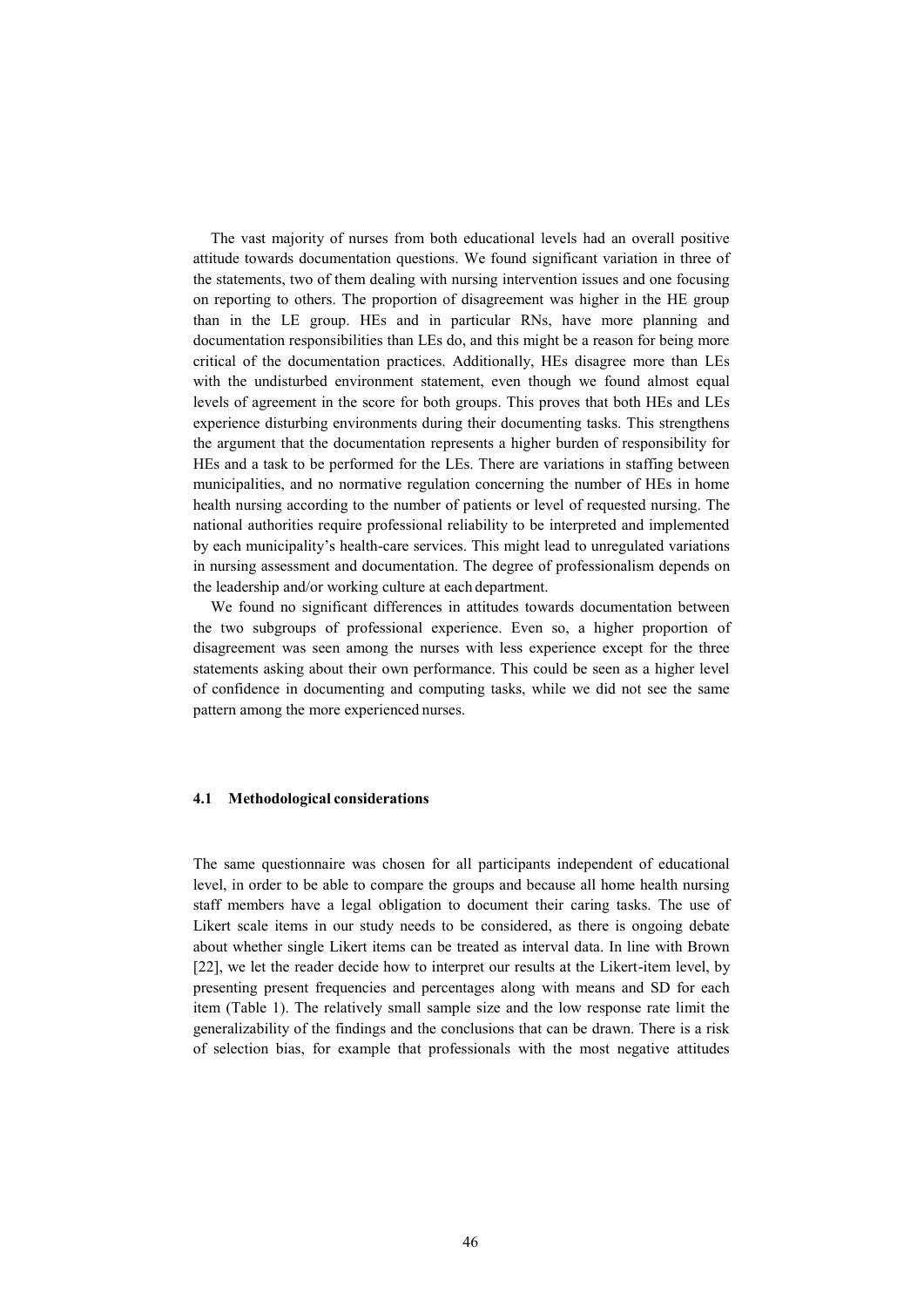towards documentation declined to participate. In addition, the size of the subgroup 'less than four years of working experience' was small and this limits the validity of the results. However, this study gives new information about attitudes towards documentation in home health nursing and provides a basis for further exploration in the field.

# **5 Conclusion**

This study revealed an overall positive attitude towards documentation among home health nursing employees. The result indicates that professionals with lower education and those with longer experience at the workplace, have more positive attitudes towards documentation in home health nursing. More research is needed to explore the reasons why attitudes differ by education levels and workexperiences.

**Acknowledgements.** We want to thank the municipal employees responding to our survey.

## **References**

- 1. O'Leary, D.F., and S.N. Mhaolrúnaigh, *Information-seeking behaviour of nurses: where is information sought and what processes are followed?* Journal of Advanced Nursing, 2012. **68**: pp. 379–390.
- 2. Eryilmaz, E., S. Ahrndt, J. Fähndrich, and S. Albayrak, *Personalised Fall Risk Assessment Tool by using the Data T*reasure contained in Mobile Electronic Patient Records. Studies in Health Technology and Informatics, 2014. **205**: pp. 398–402.
- 3. Faxvaag, A. EPJ-Monitor, Årsrapport 2010. Oversikt over utbredelse og klinisk bruk av IKT i helsetjenesten [In Norwegian] [EPR monitor: Annual report 2010]. NTNU, Norsk senter for elektronisk pasientjournal, Trondheim(2010).
- 4. Lin, H. *Revisiting the relationship between nurse staffing and quality of care in nursing homes: an instrumental variables approach.* Journal of Health Economics, 2014. **37**: pp. 13– 24.
- 5. Donald, F., R. Martin-Misener, N. Carter, E.E. Donald, S. Kaasalainen, A. Wickson-Griffiths, M. Lloyd, N. Akhtar-Danesh, and A. Dicenso, *A systematic review of the effectiveness of advanced practice nurses in long- term care*. Journal of Advanced Nursing, 2013. **69**: pp. 2148–2161.